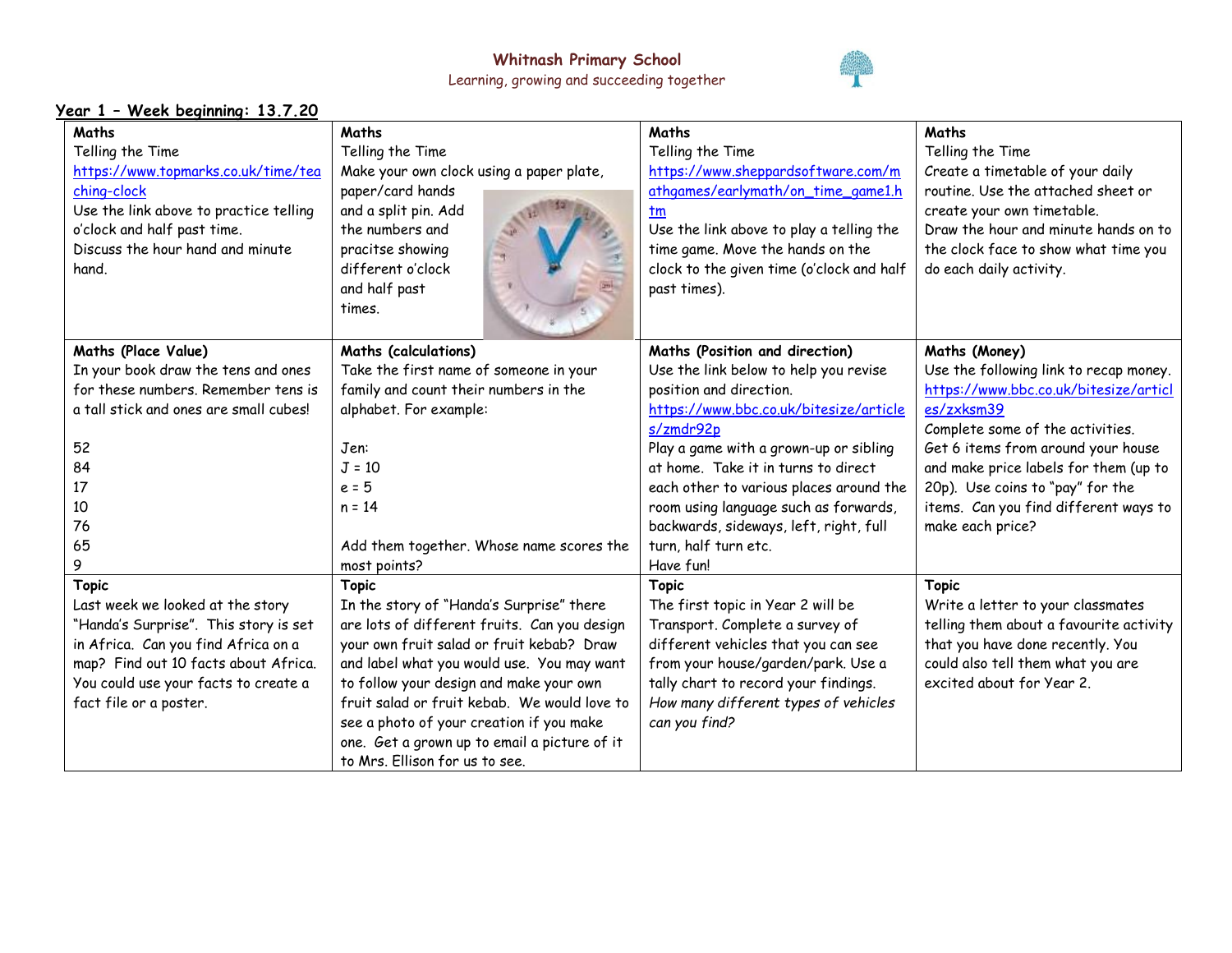| <b>Topic</b>                           | <b>Topic</b>                                 | <b>Science</b>                       | Science                              |
|----------------------------------------|----------------------------------------------|--------------------------------------|--------------------------------------|
| Best teacher recipe                    | Create a picture of yourself - this doesn't  | Plastic Bag Parachutes - see the     | Test absorbent materials             |
|                                        | have to be on paper, be creative! . Around   | attached sheet.                      | Use the link below.                  |
| Write a recipe to include all the best | the outside label it with all the things you | We would love to see your creations, | http://primary.cleapss.org.uk/Resour |
| ingredients you would like to see in   | want your new teacher to know about you.     | take a photo and email it through to | ce-File/P075-Absorbent-              |
| your teacher in September.             | What do you enjoy or dislike?                | Mrs Ellison for us to see.           | materials.pdf                        |
|                                        | What makes you laugh?                        |                                      | ID: mars                             |
| You might say:                         | What makes you feel good or not so good?     |                                      | PW: rover20                          |
|                                        |                                              |                                      |                                      |
| First pour in a splash of              | Think of many more of your own. Keep this    |                                      |                                      |
| kindness then stir.                    | to show your new teacher in September.       |                                      |                                      |
| 2. Next mix in a sense of              |                                              |                                      |                                      |
| humour.                                |                                              |                                      |                                      |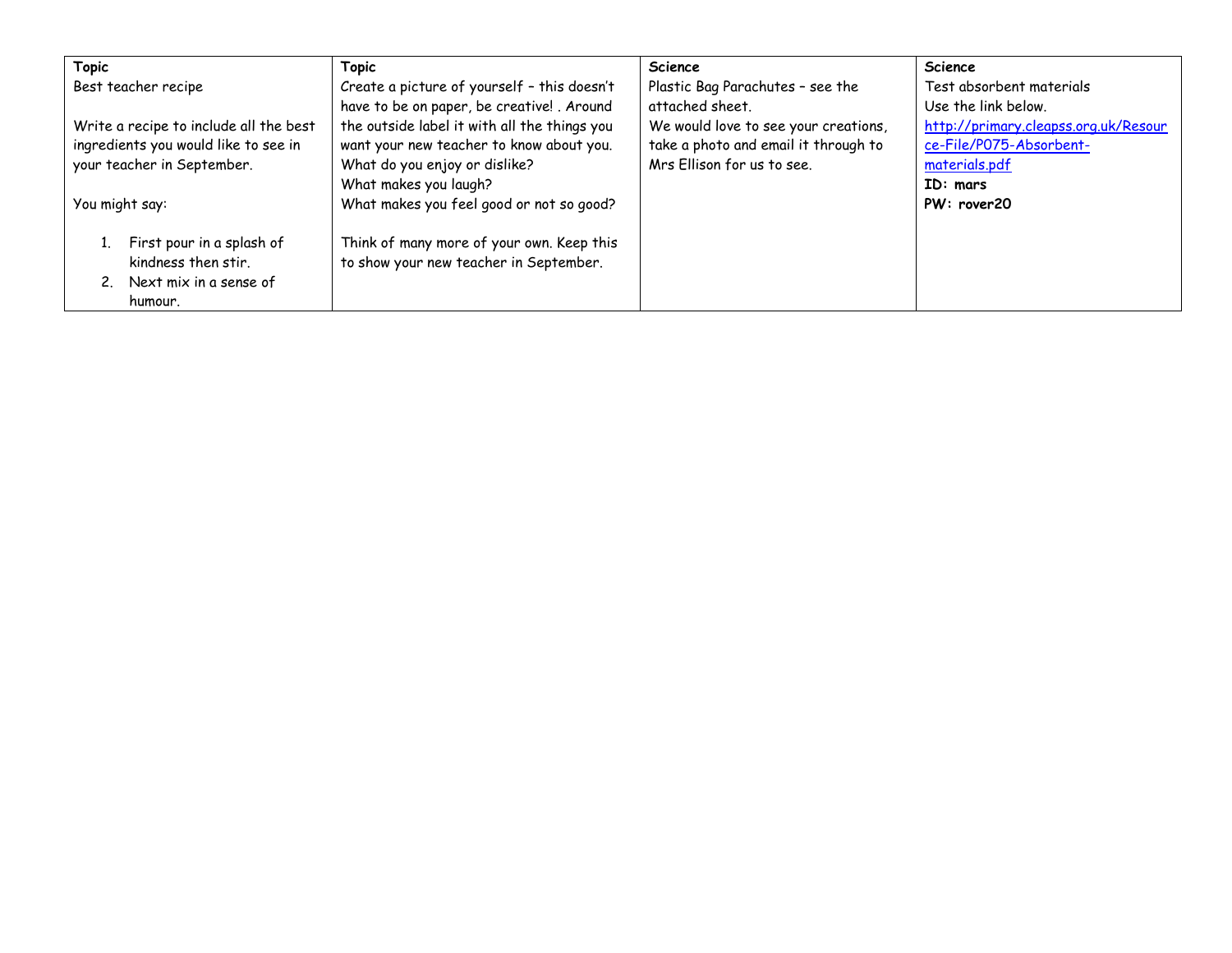## Time - my daily routine

Fill in the clock faces to show what time you do each activity. Remember the minute hand is longer than the hour hand! Write in the box below the time in words e.g. 'half past seven' or 'ten o'clock'. There is a free clock for an activity you do after school.

| Wake up | Have breakfast | Go to school | Have lunch |
|---------|----------------|--------------|------------|
|         | 3              | 3            | ä.<br>З    |
|         |                |              |            |
| Go home | Have dinner    |              | Go to bed  |
|         | 54             | 73           | 86         |
|         |                |              |            |